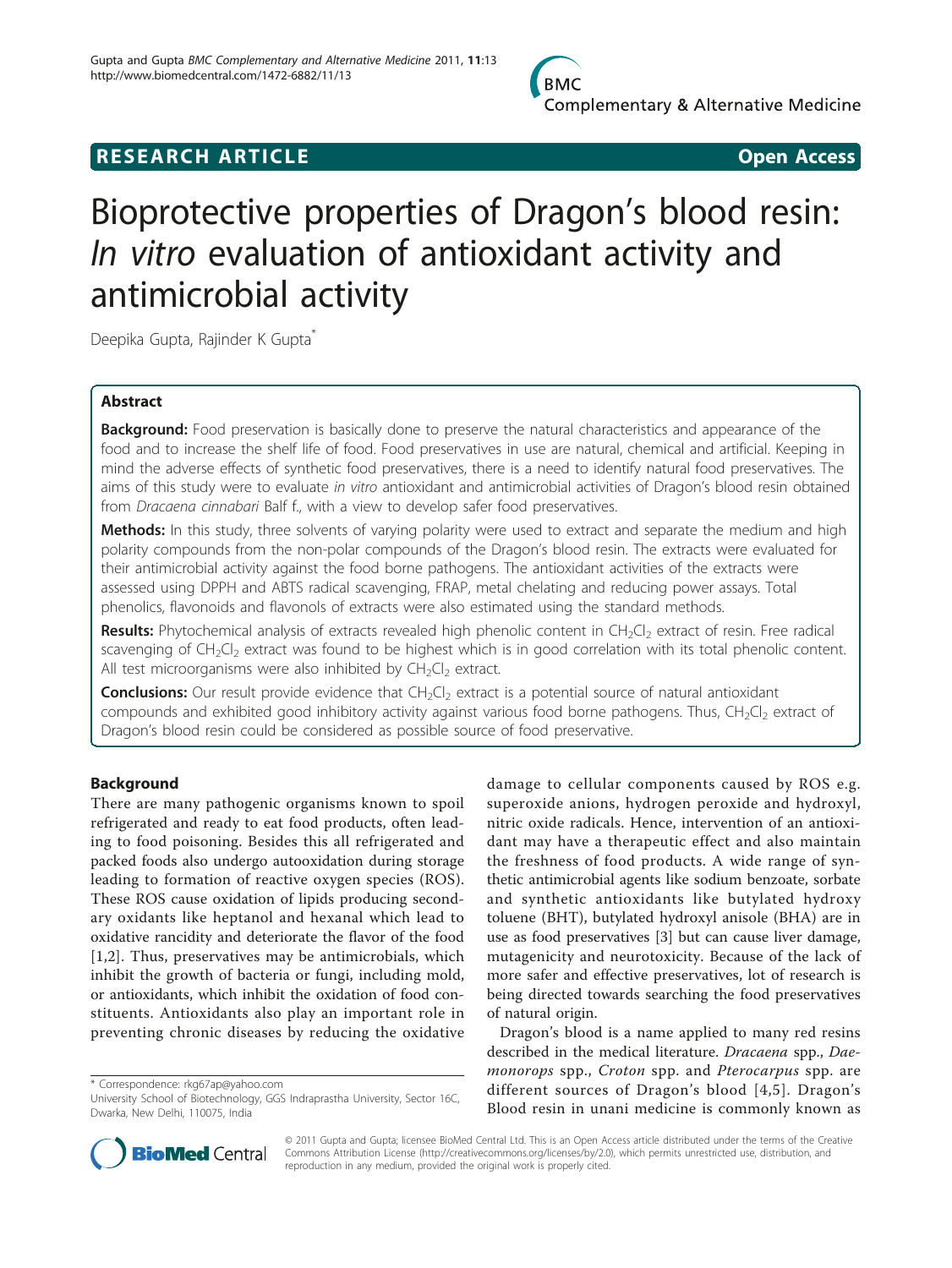Dammul-akhwain. It has wide medicinal uses: haemostatic, antidiarrhetic, antiulcer, antimicrobial, antiviral, wound healing, antitumor, anti-inflammatory and antioxidant [[6,7\]](#page-8-0). There are few reports on antioxidative activity and chemoprotective potential of compounds isolated from resin [[8,9\]](#page-8-0). The antimicrobial and antiviral potentials of resin extracts have previously been studied [[10-13\]](#page-8-0). Previous studies have revealed that the resin is rich in flavanoids, homoisoflavanoids, chalcones, sterols and terpenoids [\[14-21](#page-8-0)]. Since it is the whole resin which is used in traditional medicinal systems, it is essential to have definite information on antioxidant potential of this resin. Being rich in phenolic compounds this resin holds possible use as food preservative, which has not been studied yet. This is the first ever report evaluating potential of dragon's blood resin as food preservative. The aim of this study was to evaluate in vitro antioxidant activity and antimicrobial activity of this resin to support its candidature as food preservative.

## Methods

#### Chemicals

All chemicals and reagents used were of analytical grade and obtained mostly from Sigma. Folin-Ciocalteu phenol reagent, Gallic acid, Rutin, BHT, 6-Hydroxy-2,5,7,8-tetramethyl-chroman-2-carboxylic acid (Trolox), 2,20-Azinobis-3-ethylbenzothiazoline-6-sulphonic acid (ABTS), 2,4,6-Tripyridyl-2-triazine (TPTZ), 1,1-Diphenyl-2 picrylhydrazyl (DPPH), [4,40-[3-(2-Pyridinyl-1,2,4-triazine-5,6-diyl] bisbenzenesulfonic acid] (Ferrozine), Nitro blue tetrazolium (NBT), Nicotineamide adenine dinucleotide (NADH), Phenazine methosulphate (PMS), Griess reagent, 2-(4-Iodophenyl)-3-(4-nitrophenyl)- 5-phenyltetrazolium chloride (INT), 3-(4,5-dimethyiazol-2-yl)-2,5-diphenyltetrazolium bromide (MTT) and Trichloroacetic acid (TCA) were purchased from Sigma chemical company. Tetracycline hydrochloride (Himedia), Cycloheximide (Himedia), Ascorbic acid, FeCl<sub>2</sub>.4H<sub>2</sub>O, anhydrous FeCl<sub>3</sub>, K<sub>3</sub>Fe(CN)<sub>6</sub>, anhydrous Na<sub>2</sub>CO<sub>3</sub> and all other chemicals were of analytical grade.

#### Plant Materials

Dragon's blood resin was purchased from wholesale supplier of traditional unani medicine, Ballimaran, Delhi, India, in August 2008, and identified as Dracaena cinnabari Balf f. resin. A voucher specimen (NISCAIR/ RHMD/Consult/2008-09/1069/100) has been deposited at NISCAIR, New Delhi, India.

#### Preparation of extracts

Finely ground samples (200 gm) were extracted sequentially with petroleum ether (PE), dichloromethane  $(CH_2Cl_2)$  and methanol (MeOH) using a soxhlet assembly for 12 h for each solvent. Extracts were filtered and concentrated under vacuum in a rotary evaporator and stored at 4°C.

## Phytochemical screening of the extracts Determination of the total phenolics content

Total phenolic content of extracts were estimated using a method based on Folin-Ciocalteu reagent [[22](#page-8-0)]. The concentration of total phenolic compounds in different extracts was expressed as mg of gallic acid equivalents (GAE) per gm of dried extract, using a standard curve of gallic acid (concentration range, 0.002-0.01 mg/ml), described by the equation  $y = 0.0265x$  ( $\mathbb{R}^2 = 0.9977$ ).

## Estimation of the flavonoids content

Total flavonoid content in the investigated extracts was determined spectrophotometrically [[23\]](#page-8-0). The flavonoids content was expressed as mg of rutin equivalents (RE) per gm of dried extract, by using a standard graph of rutin, covering the concentration in between 0.02-0.2 mg/ml (y = 0.0025x,  $R^2$  = 0.9974).

## Total flavonol content

Total flavonols of extracts were estimated as mg rutin equivalents (RE)/gm extract, from the rutin calibration curve in concentration range,  $0.024 - 0.12$  mg/ml (y = 0.0172x,  $R^2 = 0.9979$ ), using a previously reported method [[24\]](#page-8-0). Here,  $y =$  absorbance and  $x =$  concentration. All experiments were done in triplicate.

## In vitro Antioxidant Activities

#### DPPH free radical scavenging activity

Scavenging activity on DPPH was assessed according to the method reported by Blois [[25\]](#page-8-0) with a slight modification. Briefly, 100 μl of extracts  $(0.1-0.5 \text{ mg/ml})$  were mixed with 1 ml of methanolic solution of 0.1 mM DPPH. The mixture was shaken well and incubated at room temperature for 30 min and absorbance was measured at 517 nm in a spectrophotometer. Ascorbic acid, BHT and trolox were used as standards. Experiment was performed in triplicate and averaged. Percent inhibition was calculated from control using the following equation:

Scavenging activity  $(\% ) = (1 - \text{Absorbane}_{\text{sample}} / \text{Absorbane}_{\text{control}}) \times 100$ 

#### ABTS free radical scavenging activity

Trolox equivalent antioxidant capacity (TEAC) was estimated as ABTS radical scavenging activity according to the method of Re et al. [[26](#page-8-0)]. Reagent solution consists of 7 mM ABTS and 2.45 mM potassium persulfate in 100 mM phosphate buffer solution (pH 7.4) and was left to stand for 12 h-16 h at laboratory temperature in the dark to form ABTS radical cation. A working solution was diluted to absorbance values  $0.7 \pm 0.02$  at 734 nm with 100 mM phosphate buffer solution (pH 7.4). 10 μl of standards or resin extracts (2-10 μg/ml) were mixed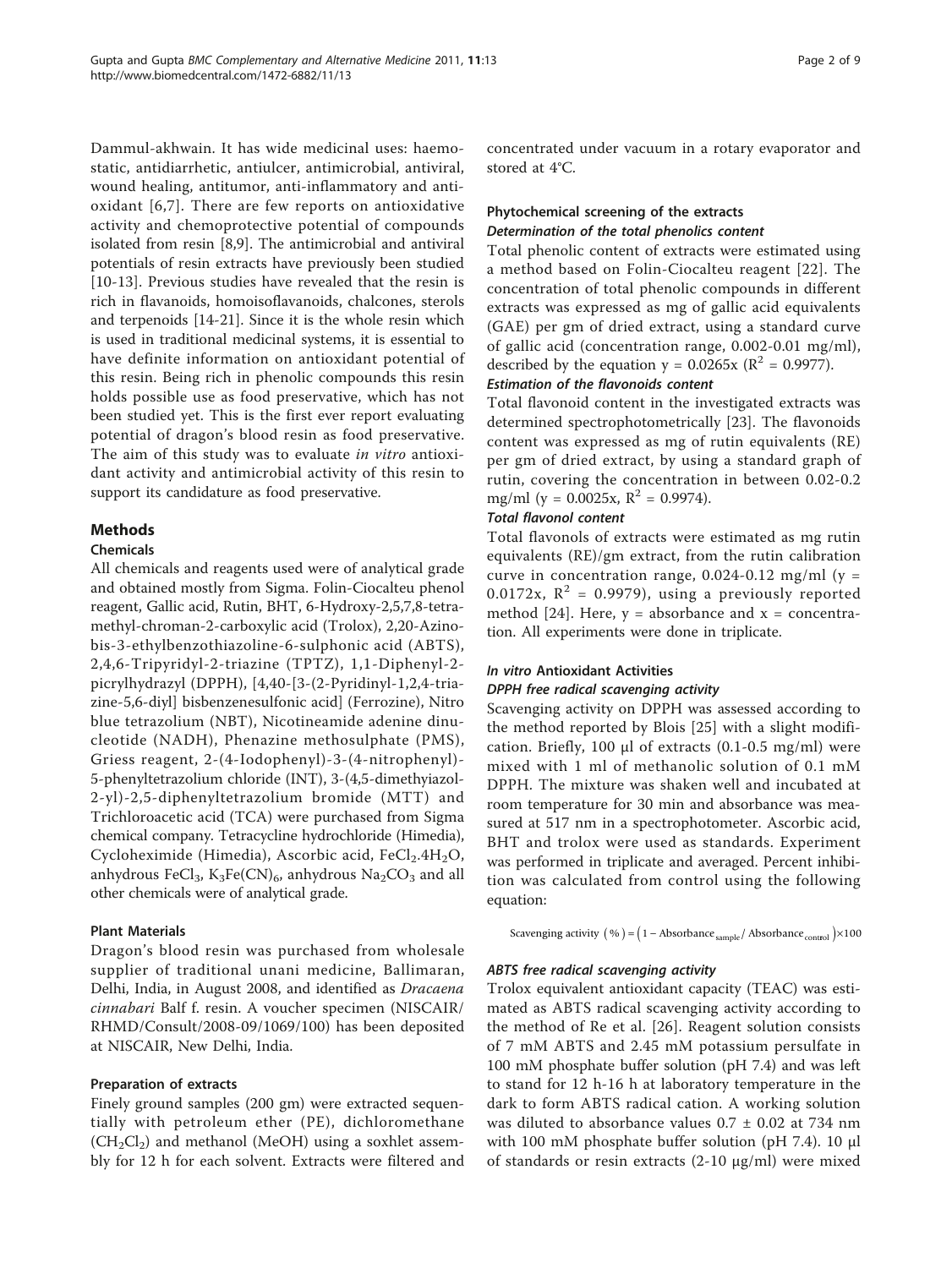with the working solution (990 μl) and absorbance was measured at 734 nm after 5 min. Trolox was used as a standard.

Scavenging activity  $(\% ) = (1 - \text{Absorbane}_{\text{sample}} / \text{Absorbane}_{\text{control}}) \times 100$ 

#### Nitric oxide radical scavenging assay

The nitric oxide radical scavenging activity of extracts was determined using the method of Sreejayan and Rao [[27](#page-8-0)]. Sodium nitroprusside in aqueous solution at physiological pH spontaneously generates nitric oxide which interacts with oxygen to produce nitrite ions determined by the Griess reagent. Two millilitre of 10 mM sodium nitroprusside dissolved in 0.5 ml phosphate buffer saline (pH 7.4) was mixed with 0.5 ml of extract at various concentrations (0.05-0.25 mg/ml). The mixture was incubated at 25°C. After 150 min, 0.5 ml of incubation solution was withdrawn and mixed with 0.5 ml of Griess reagent. The mixture was incubated at room temperature for 30 min. The absorbance was measured at 540 nm. The amount of nitric oxide radicals scavenged was calculated following this equation:

Scavenging activity  $(\% ) = (1 - \text{Absorbane}_{\text{sample}} / \text{Absorbane}_{\text{control}}) \times 100$ 

#### Superoxide radical scavenging activity

Superoxide anion scavenging activity was estimated by modified method of Robak and Gryglewski [[28](#page-8-0)]. The reaction mixture consisting of 250 μl of NBT (150 μM), 250 μl of NADH (468 μM) and 250 μl of extract (0.1- 0.5 mg/ml) was mixed in sodium phosphate buffer (100 mM, pH 7.4). The reaction was initiated by adding 250 μl of PMS (60 μM) to the mixture. The reaction mixture was incubated at 25°C for 5 min, and the absorbance was measured against the corresponding blank solution. L-Ascorbic acid and trolox were used as positive controls. The superoxide radical scavenging activity was calculated using the following formula:

Scavenging activity  $(\% ) = (1 - \text{Absorbance}_{\text{sample}} / \text{Absorbance}_{\text{control}}) \times 100$ 

#### $Fe<sup>2+</sup>$ - chelating activity

The chelating activity of extract on  $Fe^{2+}$  was measured according to the method of Dinis et al. [[29\]](#page-8-0). 1 ml of extracts (0.1-0.5 mg/ml) was incubated with 50  $\mu$ l of 2 mM FeCl<sub>2</sub>. The reaction was started by the addition of 200 μl ferrozine (5 mM). After 10 min, the absorbance of ferrous ion-ferrozine complex at 562 nm was read. Na2EDTA served as positive control. Triplicate samples were run for each set and averaged. The ability of extracts to chelate ferrous ion was calculated using the following equation:

Chelating activity  $(\% ) = (1 - \text{Absorbane}_{sample}/ \text{Absorbane}_{control}) \times 100$ 

#### Ferric reducing antioxidant power (FRAP)

The assay was based upon the methodology of Benzie and Strain [[30\]](#page-8-0). The FRAP reagent consisted of 10 mM TPTZ in 40 mM HCl, 20 mM FeCl<sub>3</sub> and 250 mM sodium acetate buffer (pH 3.6). FRAP reagent was freshly prepared by mixing TPTZ solution,  $FeCl<sub>3</sub>$  solution and acetate buffer in a ratio 1:1:10. A 100 μl of extract solution containing 0.1 mg extracts was mixed with 900 μl of FRAP reagent. After the mixture stood at 37°C for 4 min, the absorbance at 593 nm was determined against blank. Trolox was used as calibration standard in concentration range,  $0.002$ -0.01 mg/ml (y = 0.160x,  $R^2$  = 0.981). FRAP values were calculated as mg of Trolox equivalents/gm extract from three determinations and are averaged.

#### Reducing power assay

The reducing power of extracts was determined as per the method of Oyaizu [\[31](#page-8-0)]. 1 ml of extracts (0.25-1 mg/ ml) was mixed with 2.5 ml of 0.2 M phosphate buffer (pH 6.6) and 2.5 ml  $K_3Fe(CN)_6$  (1%). After incubating the mixture at 50°C for 20 min., 2.5 ml of 10% TCA was added, and then mixture was centrifuged at 3000 rpm for 10 min. 2.5 ml of supernatant was mixed with 2.5 ml of distilled water and 0.5 ml  $FeCl<sub>3</sub>$  (0.1%) and the absorbance was measured at 700 nm and compared with standard ascorbic acid.

#### Antimicrobial assay

#### Test strains

The antimicrobial activity of the extracts was evaluated on various food borne pathogenic strains obtained from the IMTECH, Chandigarh, India. The antibacterial activity of extracts was screened on Gram-positive bacteria: Bacillus subtilis MTCC121 (Bs), Staphylococcus aureus MTCC96 (Sa), Micrococcus luteus MTCC106 (Ml) and Gram-negative bacteria: Shigella flexneri MTCC1457 (Sf), Salmonella enteritidis MTCC3219 (Se), Proteus mirabilis MTCC425 (Pm), Enterobacter aerogenes MTCC2822 (Ea), Escherichia coli MTCC739 (Ec), Pseudomonas aeruginosa MTCC2453 (Pa). The antifungal activity was tested on Candida albicans MTCC227 (Ca) and Aspergillus flavus MTCC277 (Af).

#### Agar disc diffusion method

Antimicrobial activity of extracts was evaluated using agar disc diffusion method [[32](#page-8-0)] against test microorganisms. 100 μl of fresh culture suspension of the test microorganisms was spread on respective media agar plates. The concentration of cultures was  $1 \times 10^8$  CFU/ ml. For screening, sterile, 6 mm diameter filter paper disc were impregnated with 10 μl of extract equivalent to 0.1 mg of extract after being placed on the surface of the inoculated media agar plates. The plates were stood at 4°C for 2 h before being incubated under optimum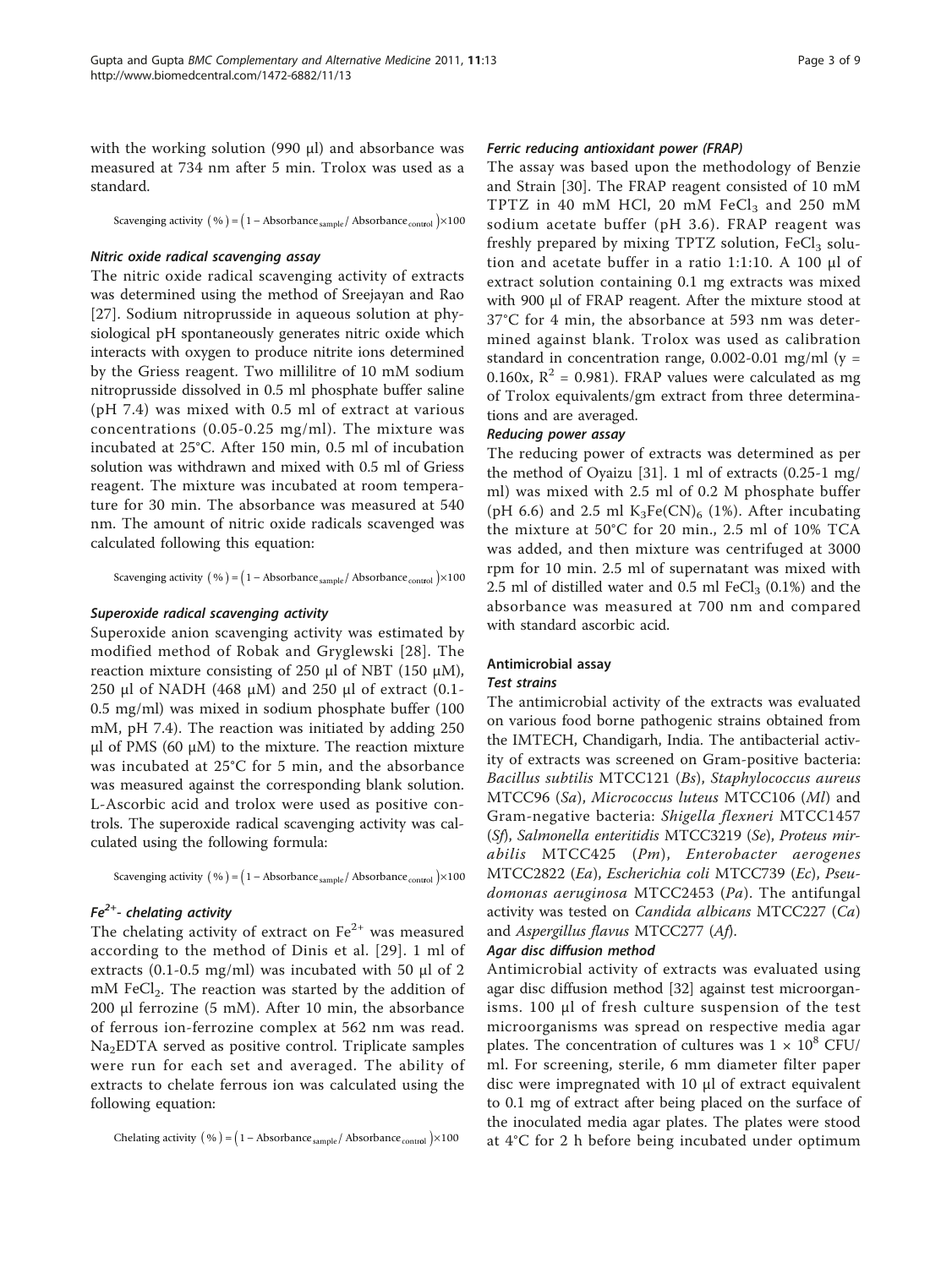conditions for 24 h. Clear inhibition zones around the discs indicated the presence of antimicrobial activity. The diameters of the inhibition zones were measured in millimeter, including the diameter of disc. The controls were set up with equivalent quantities of DMSO as control. Antibiotics tetracycline and cycloheximide were used as reference standards. An inhibition zone of 10 mm or more was considered as high antibacterial activity.

## Determination of minimal inhibitory concentration (MIC)

Determination of the MIC of extracts against tested microbes was carried out by the broth microdilution method [\[33](#page-8-0)]. Extracts were dissolved in DMSO (10% of the final volume) and diluted with culture broth to a concentration of 5 mg/ml. Further 1:2 serial dilutions were performed by addition of culture medium to reach concentrations ranging from 5 to 0.078 mg/ml; 100 μl of each dilution were distributed in 96-well plates. Controls were set up as sterility control (containing culture medium only) and a growth control (containing culture medium plus DMSO). Each test and growth control well was inoculated with 5  $\mu$ l of a microbial suspension (10<sup>8</sup> CFU/ ml or  $10^5$  CFU/well). All experiments were performed in triplicate and the microdilution plates were incubated at 37°C for 24 h. For detecting growth, 20 μl of 70% alcoholic solution of INT (0.5 mg/ml) added to each well and incubated further for 30 min, and in those wells, where microbial growth occurred, INT changed from yellow to purple. MIC values were defined as the lowest concentration of each extract, which completely inhibited microbial growth. The results were expressed in milligrams per milliliters.

#### In vitro nehrotoxicity Kidney cell culture

Porcine proximal tubule cells (LLC-PK1 cell line, National Centre for Cell Science, Pune) were grown until confluency in minimum essential medium (MEM) supplemented with nonessential amino acids and 10% fetal bovine serum without antibiotics, at 37° C in a humidified atmosphere containing  $5\%$  CO<sub>2</sub>. The medium was changed every 48 h and the cells were routinely subcultured every 4 d.

## Cytotoxicity assay

Cells were seeded at a density of  $3 \times 10^5$  cells/ml in 96well plates and allowed to get confluent. Cytotoxicity of the extracts was measured by the MTT assay [\[34\]](#page-8-0). MTT (5 mg/ml) was added to the medium in each well, and plates were incubated for 3 h at 37°C. Medium was then removed, and dimethyl sulfoxide (200 μl) was added to each well to solubilize the purple formazan crystals created by mitochondrial dehydrogenase reduction of MTT. After 5 min of additional incubation, absorbance was read at 570 nm on a microplate spectrophotometer. The data were expressed as percent cell viability compared with control (dimethyl sulfoxide).

#### Statistical analysis

All experiments were conducted in triplicate  $(n = 3)$  and two-way ANOVA (using Graph pad prism 5 statistical software) was used to determine significance of each treatment among standards and extracts. Student's t-test was used to determine the significance between activities at different concentrations of the two extracts. P < 0.0001 vs 0 μg/ml was considered siginificant.

#### Results

#### Phytochemical screening

In this study, solvents of varying polarity were used to extract and separate the medium and high polarity compounds from the non-polar compounds of the resin. Resin was sequentially extracted with PE,  $CH_2Cl_2$  and MeOH using a Soxhlet apparatus. The results of yield, total phenols, total flavonoids and total flavonols of extracts are presented in Table [1](#page-4-0). Total phenolic, flavonoid and flavonol content of extracts were in following order:  $CH_2Cl_2$  > MeOH > PE; and were significantly different ( $P < 0.05$ ). Since, total phenolic, flavonoid and flavonol content of PE extract was very less, this extract was not further taken for antioxidant assays.

#### Antioxidant activity

The antioxidant effects of plant products must be evaluated by combining two or more different in vitro assays to get relevant data, because of the complex nature of phytochemicals. Each of these tests is based on one feature of the antioxidant activity, such as the ability to scavenge free radicals, or the metal ion chelation.

#### DPPH free radical scavenging

As depicted in Figure [1](#page-4-0),  $CH_2Cl_2$  extract and MeOH extract showed steady increase in percent inhibition of the DPPH radicals with concentration. MeOH extract showed higher DPPH scavenging activity than standard BHT but less than ascorbic acid and trolox.  $CH_2Cl_2$  and MeOH extracts of resin were able to inhibit the formation of DPPH radicals with an  $IC_{50}$ , 0.1357  $\pm$  0.0069 mg/ml and  $0.0942 \pm 0.0024$  mg/ml respectively. The extracts and standards were significantly different (P < 0.0001).

#### ABTS free radical scavenging

The results are demonstrated in Figure [2](#page-4-0) and showed that  $CH_2Cl_2$  extract (IC<sub>50</sub>= 0.0018  $\pm$  0.0001 mg/ml) was more active than MeOH extract (IC<sub>50</sub> =  $0.0041 \pm 0.0002$ mg/ml) and standards BHT, trolox and ascorbic acid. The two extracts of the resin and standards showed significant difference  $(P < 0.0001)$  in ABTS scavenging activity.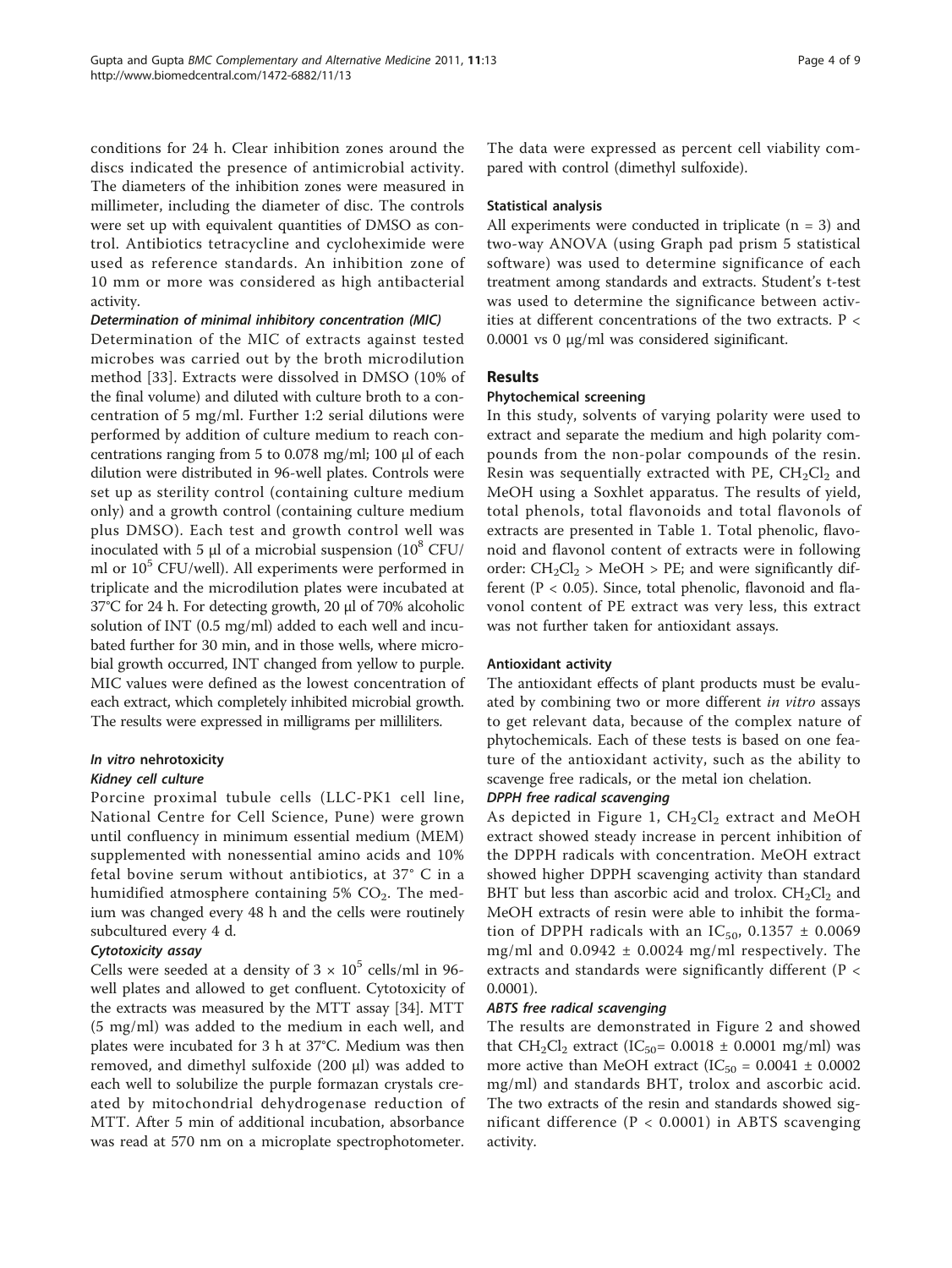| <b>Extracts</b>                 | Yield $(\% )$     | Total phenols (mg GAE/g extract) | Total flavonoids (mg RE/g extract) | Total flavonols (mg RE/g extract) |
|---------------------------------|-------------------|----------------------------------|------------------------------------|-----------------------------------|
| PF                              | $0.556 \pm 0.01$  | $0.704 \pm 0.246$                |                                    |                                   |
| CH <sub>2</sub> Cl <sub>2</sub> | $2.605 \pm 0.168$ | $263.019 \pm 3.717$              | $229.333 \pm 10.066$               | $16.86 + 0.581$                   |
| MeOH                            | $53.922 + 0.468$  | $177.358 + 6.178$                | $82.667 \pm 8.327$                 | $56.395 + 1.744$                  |

<span id="page-4-0"></span>Table 1 Yield and phytochemical content of the extracts from Dragon's blood resin

tr, trace (<0.05).

#### Nitric oxide radical scavenging assay

The percent inhibition of nitric oxide radicals was shown in Figure [3](#page-5-0). The results show that  $CH<sub>2</sub>Cl<sub>2</sub>$  extract had significantly higher scavenging activity (53.675  $\pm$ 0.111%) than standard BHT (43.341 ± 0.027%) at 0.15 mg/ml. MeOH extract was inconsistent in scavenging nitric oxide radicals with increase in concentration and found to show  $51.51 \pm 0.146\%$  scavenging at 0.1 mg/ml. The extracts and standard were found to be significantly different (P < 0.0001).

## Superoxide radical scavenging assay

As demonstrated in Figure [4](#page-5-0), MeOH extract showed significantly higher superoxide radical scavenging activity than  $CH<sub>2</sub>Cl<sub>2</sub>$  extract, ascorbic acid and trolox. There was significant difference in superoxide radical scavenging activity of extracts and standards ( $P < 0.0001$ ).

## Iron (II) chelating activity

As demonstrated in Figure [5,](#page-5-0)  $CH_2Cl_2$  extract showed metal chelating activity with an IC<sub>50</sub> value of 0.2195  $\pm$ 0.0052 mg/ml and was less potent chelator than standard Na<sub>2</sub>EDTA. MeOH extract was found to be very less reactive showing a maximum of 25.96% inhibition at 0.5 mg/ml. The two extracts and standard were significantly different in metal chelation (P < 0.0001).

## FRAP activity

In this assay, reduction of the ferric-tripyridyltriazine to the ferrous complex forms an intense blue color which can be measured at a wavelength of 593 nm. The intensity of the color is related to the amount of antioxidant

100 Scavenging activity (%) 80 60 40 20  $\mathbf 0$  $0.3$ 0.4 0.5 0.0 0.1  $0.2$ Concentration (mg/ml) CH<sub>2</sub>Cl<sub>2</sub> extract NSS MeOH extract 23 BHT XXI Ascorbic acid E Trolox Figure 1 DPPH scavenging activity. Effect of Dragon's blood resin extracts and standards BHT, ascorbic acid, trolox on DPPH radical scavenging study. The data is expressed as% scavenging of DPPH radicals. \*\*P < 0.0001 vs 0 μg/ml.

reductants in the samples. The ferric reducing activity of  $CH<sub>2</sub>Cl<sub>2</sub>$  and MeOH extracts of resin were found to be  $2.831 \pm 0.598$  and  $1.366 \pm 0.017$  mg trolox equivalents/ gm extract respectively. There was significant difference in FRAP values of the two extracts with  $P < 0.05$ .

#### Reducing power assay

Figure [6](#page-5-0) depicts the reducing power activity of extracts were comparable to that of standard ascorbic acid. Reducing ability increased well with amount of extracts. Extracts and standard were significantly different (P < 0.0001).

## Correlation between the total phenolic contents with the antioxidant activity

As showed in Figure [7,](#page-6-0) the total phenolic content of MeOH extract significantly correlated with total antioxidant activity ( $R = 0.9927$ ), whereas the correlation coefficients for  $CH_2Cl_2$  extract was found to be greater than 0.9  $(R = 0.9349)$  which proved that the phenolic contents of these extracts highly attributed their antioxidant activity.

#### Antimicrobial activity

In this study, nine different bacterial and two fungal species were used to screen the possible antimicrobial activities of Dragon's blood resin extracts. Antimicrobial activity assay against these microbial strains showed that  $CH<sub>2</sub>Cl<sub>2</sub>$  extract was most active amongst extracts, as shown in Table [2](#page-6-0). PE extract exhibited weak antibacterial and antifungal activities (data not shown here). While,  $CH_2Cl_2$  and MeOH extracts displayed activity

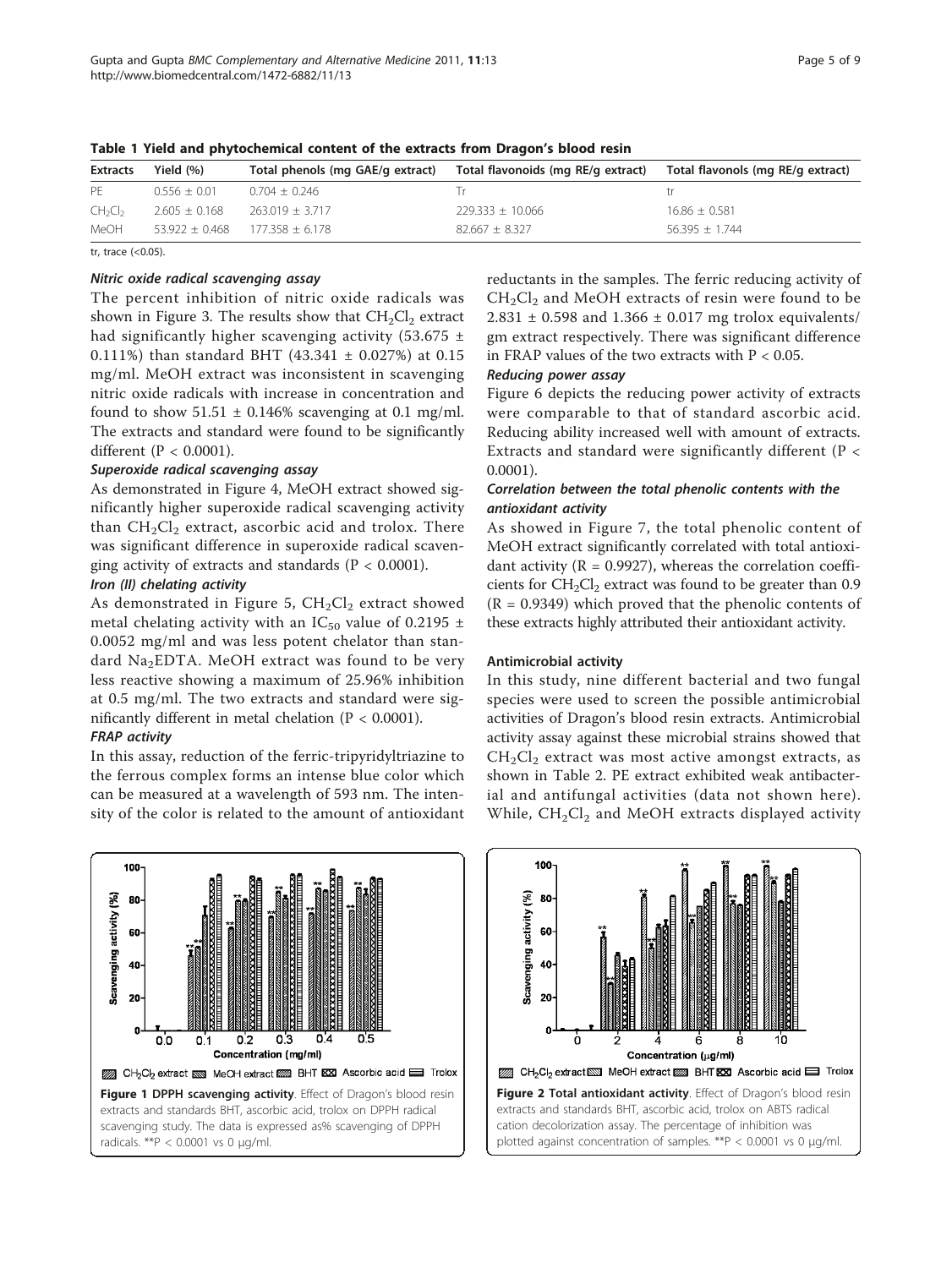against all test bacteria except S. enteritidis. It is remarkable to note that  $CH<sub>2</sub>Cl<sub>2</sub>$  extract was also active against fungi C. albicans and A. flavus.

Figure 3 Nitric oxide radical scavenging activity. Effect of Dragon's blood resin extracts and standard BHT on nitric oxide scavenging assay. The percentage of scavenging was plotted against concentration of samples. \*\*P < 0.0001 vs 0 μg/ml.

0.10 0.15 0.20

**Concentration (mg/ml)** 

77 CH<sub>2</sub>Cl<sub>2</sub> extract No MeOH extract 2009 BHT

 $0.25$ 

#### In vitro nephrotoxicity

<span id="page-5-0"></span>100

80

60

 $40<sup>1</sup>$ 

 $20 -$ 

ſ

 $0.00$ 

 $0.05$ 

Scavenging activity (%)

Cytotoxicity of resin extracts to LLC-PK1 cells was mea-sured by MTT assay. As depicted in Figure [8,](#page-6-0)  $CH_2Cl_2$ extract showed more than 80% viability of cells at concentrations ≤200 μg/ml. Cell viability was not also significantly altered by MeOH extract, at up to 200 μg/ml. These results suggest that concentrations of extracts were not toxic to LLC-PK1 cells below 200 μg/ml.

#### **Discussion**

80

Food preservation is one of the oldest technologies used by human beings to avoid its spoilage. Food preservation by definition is a process by which certain foods like fruits and vegetables are prevented from getting spoilt





for a long period of time. The color, taste and nutritive value of the food are also preserved. Besides damage to living cells, free radicals are the major cause of food deterioration through lipid oxidation, which ultimately affects the taste and smell of foods.

It is well known that phenolic compounds possess good antioxidant properties [[35,36](#page-8-0)]. Phenolic compounds are secondary metabolites of plants and can act as antioxidants by many potential pathways such as free radicalscavenging, oxygen radical absorbance, and chelation of metal ions [[37\]](#page-8-0). Flavonoids belong to phenolic compounds and are excellent antioxidant compounds because they are highly reactive as hydrogen and electron donor [\[38](#page-8-0)-[41](#page-8-0)]. The mode of the actions of flavonoids is through scavenging or chelating processes [[42](#page-8-0),[43\]](#page-8-0).

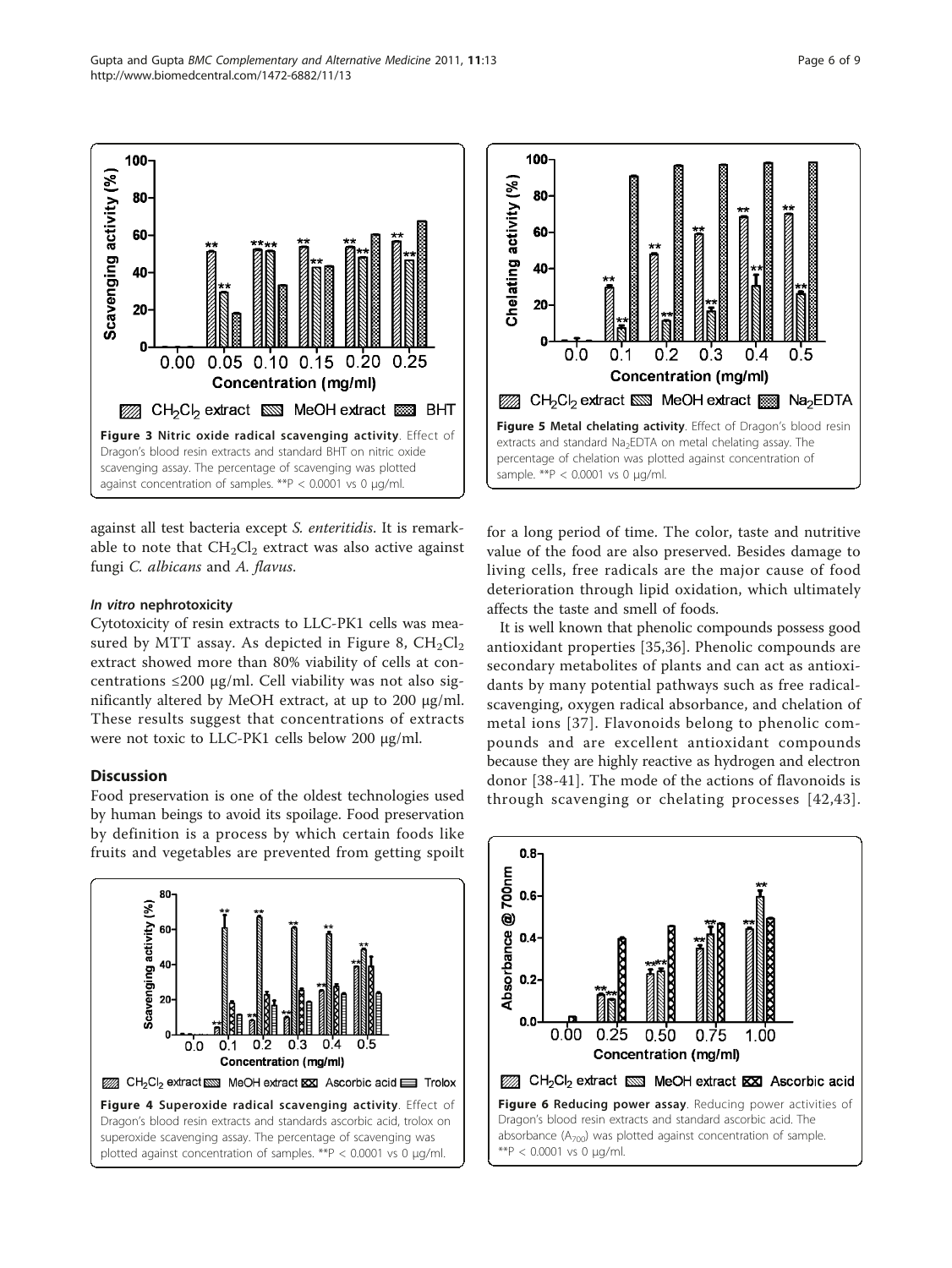$CH<sub>2</sub>Cl<sub>2</sub>$  and MeOH extracts of Dragon's blood resin were found to show high content of phenolic compounds and good antioxidant activity. DPPH assay demonstrated that both  $CH_2Cl_2$  and MeOH extracts were potent in scavenging DPPH free radicals, suggesting the presence of compounds capable of donating hydrogen to the free radicals. In ABTS radical scavenging assay,  $CH<sub>2</sub>Cl<sub>2</sub>$  extract showed significantly higher scavenging as compared to standards BHT, trolox and ascorbic acid; which implies that this extract could be a useful candidate for food preservation as well as for treatment of radical related pathological damage. Nitric oxide radicals play an important role in pathogenesis of inflammation and their toxicity multiplies when they form peroxynitrite after reacting with  $O_2$ <sup>+</sup> radicals, damaging biomolecules like proteins, lipids and nucleic acids [\[44](#page-8-0)]. The level of nitric oxide was significantly reduced in this study by the  $CH<sub>2</sub>Cl<sub>2</sub>$  extract and was higher than BHT at 0.15 mg/ml. These results may explain the use of Dragon's blood resin for the treatment of inflammation and for wound healing. Superoxide

**0.0 0.5 1.0 1.5 2.0**

**Phenolic content (mg Gallic acid equivalents/mg extract)**

contents. The relationship between total phenolic content in individual extract and their antioxidant capacity. The correlation analyses were described as linear correlation coefficient (R).

**0**

**Antioxidant capacity (mg Trolox Equivalents/mg extract)**

<span id="page-6-0"></span>Antioxidant capacity<br>Trolox Equivalents/mg extract)





**60 80 100**

 $\mathcal{E}$ 

anion radical is supposed to be one of the strongest reactive oxygen species among the free radicals. The scavenging of these radicals by the MeOH extract as compared to standards ascorbic acid and trolox, suggested that it is a potent scavenger of superoxide radicals.

**120**  $\blacksquare$   $\blacksquare$ 

The transition metal ion  $Fe^{2+}$  possesses the ability to move single electrons thus allowing the formation and propagation of many radical reactions, even starting with relatively nonreactive radicals [\[45\]](#page-8-0). The mechanism to avoid reactive oxygen species formation, associated with redox active metal catalysis is through chelation of the metal ions. In metal chelating assay, presence of chelating agents disrupts the formation of ferrozine- $Fe^{+2}$ complex monitored by measuring the decrease in the red color of the complex at 562 nm and thus, estimating the chelating activity of the coexisting chelator.  $CH_2Cl_2$ extract was found to be better metal chelator than MeOH extract.

The reducing capacity of a compound may serve as a significant indicator of its potential antioxidant activity.  $Fe<sup>+3</sup>$  reduction, an indicator of electron donating activity, is considered to be an important mechanism of

| Microorganisms |                  | Zone of inhibition (mm) | MIC (mg/ml)      |                 |                                         |              |
|----------------|------------------|-------------------------|------------------|-----------------|-----------------------------------------|--------------|
|                | $CH2Cl2$ extract | MeOH extract            | Tet              | CyX             | CH <sub>2</sub> Cl <sub>2</sub> extract | MeOH extract |
| Bs             | $11.33 \pm 0.58$ | $10.33 \pm 0.58$        | $11.0 \pm 0.0$   | <b>ND</b>       | 0.156                                   | 0.625        |
| M <sub>l</sub> | $17.67 \pm 0.58$ | $17.33 \pm 0.58$        | $35.0 \pm 0.0$   | <b>ND</b>       | 0.156                                   | 1.25         |
| Sa             | $9.0 \pm 0.0$    | $10.33 \pm 0.58$        | $16.0 \pm 0.0$   | <b>ND</b>       | 1.25                                    | 1.25         |
| Sf             | $14.0 \pm 0.0$   | $10.33 \pm 0.58$        | $15.0 \pm 0.0$   | <b>ND</b>       | 0.156                                   | 1.25         |
| Pm             | $11.33 \pm 0.58$ | $12.0 \pm 1.0$          | $16.0 \pm 1.0$   | <b>ND</b>       | 0.3125                                  | 1.25         |
| Se             | <b>NA</b>        | NA.                     | NA.              | <b>ND</b>       | >5                                      | >5           |
| Ea             | $8.67 \pm 0.58$  | $9.67 \pm 0.58$         | $10.0 \pm 0.0$   | <b>ND</b>       | 0.625                                   | 1.25         |
| Ec             | $9.0 \pm 0.0$    | $9.0 \pm 0.0$           | $11.67 \pm 0.58$ | <b>ND</b>       | 0.3125                                  | 0.3125       |
| Pa             | $7.67 \pm 0.58$  | $8.0 \pm 0.0$           | NA.              | <b>ND</b>       | >5                                      | >5           |
| Ca             | $8.0 \pm 0.0$    | <b>NA</b>               | ND.              | <b>NA</b>       | >5                                      | >5           |
| Af             | $9.0 \pm 0.0$    | <b>NA</b>               | <b>ND</b>        | $14.0 \pm 3.61$ | >5                                      | >5           |

NA, No antimicrobial activity. ND, Not determined, Tet, Tetracycline, CyX, Cycloheximide, Inhibition zones including the disc diameter (6 mm); <8.0 mm, weak activity; 8.0-9.0 mm, slight low activity; 9.1-10.0 mm, middle activity; 10.1-11.0 mm, slight high activity; 11.1-12.0 mm, moderate high activity; over 12.0 mm, very high activity.

 $R = 0.9927$  MeOH extract

R=0.9349

CH<sub>2</sub>Cl<sub>2</sub> extract

MeOH extract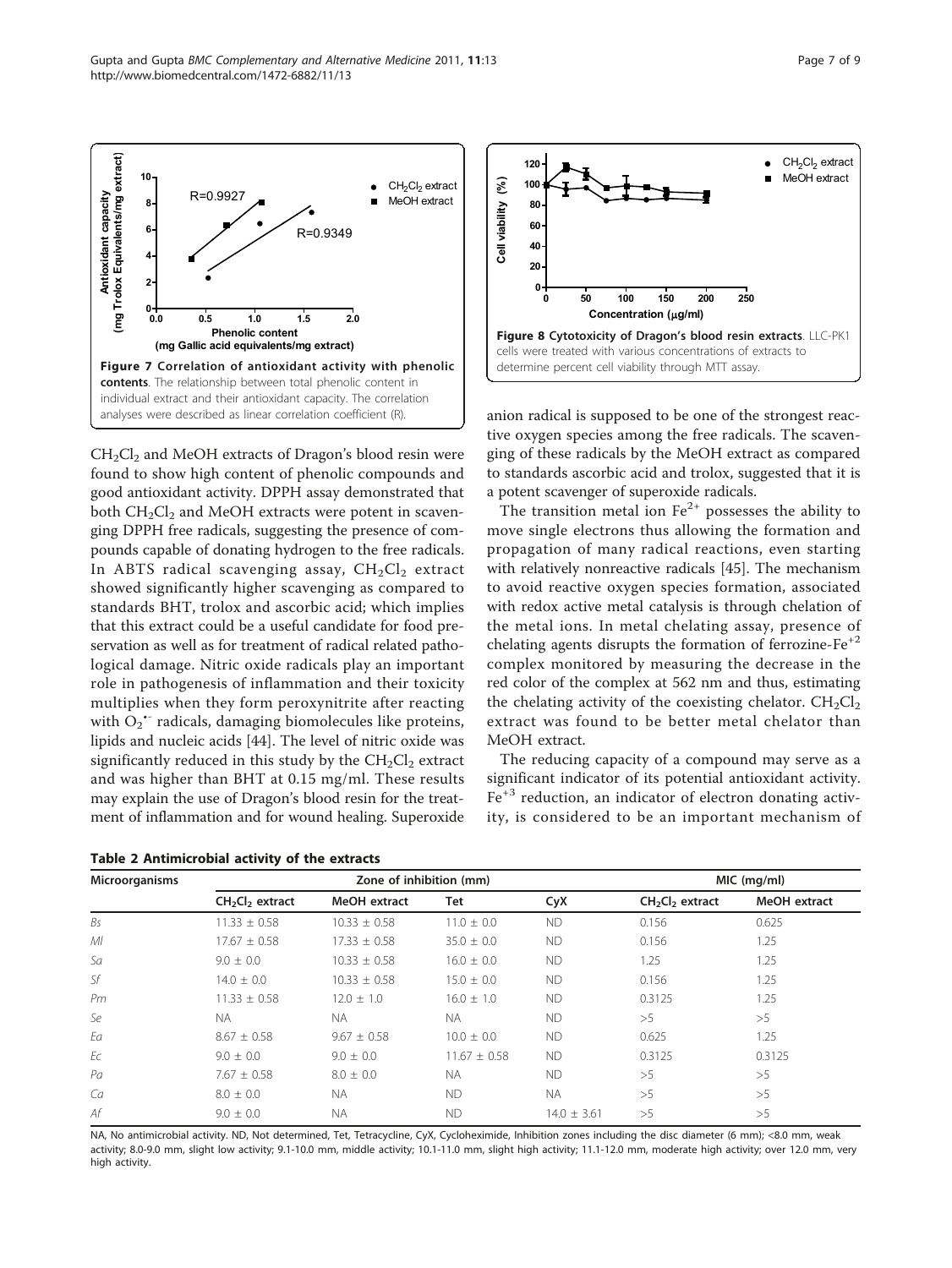<span id="page-7-0"></span>antioxidant activity of phenolics [[46](#page-8-0)]. In the reducing power assay, the antioxidants in the samples reduce  $Fe<sup>3+</sup>$ to  $Fe^{2+}$  by donating an electron. Amount of  $Fe^{2+}$  complex can then be measured spectrophotometrically at 700 nm. Increasing absorbance at 700 nm indicates an increase in the reductive ability. Both extracts displayed increasing reducing power in dose dependent manner. Since, MeOH extract showed higher reducing power than ascorbic acid at 1 mg/ml, this extract must be richer in compounds capable of donating hydrogen atom.

Correlation studies of extracts revealed strong correlation between total phenolic content and antioxidant activity of the extracts. Antioxidant activity of the two extracts of resin can be the result of their high phenolic content, as phenolics have been reported to act as reducing agents, hydrogen donors, free radical quenchers and metal chelators.

Apart from oxidative damage, contamination by microbes is another common problem during food preservation and also possesses serious health threats to those consuming it. Antimicrobial activity assay against different food borne pathogens showed that  $CH_2Cl_2$ extract was most active amongst extracts, as shown in Table [2.](#page-6-0) Of the species used, S. aureus is the most common cause for food poisoning. *B. subtilis* is a common cause of food spoilage, mainly in canned foods. M. luteus has also been reported to be a food contaminant. In developing countries, S. flexneri is most predominant cause for acute bloody diarrhea known as bacillary dysentery. P. mirabilis has also been associated with food spoilage in fresh meat, poultry and seafood. S. enteritidis has become single most common cause of food poisoning causing gastroenteritis. E. coli, E. aerogenes and P. aeruginosa also causes food spoilage.  $CH_2Cl_2$  extract showed strong antimicrobial activity with MIC values ranging from 0.156-1.25 mg/ml against test microorganisms and could be attributed to its high phenolic content. MeOH extract also exhibited good inhibition to test pathogens as MIC values were in range of 0.3125- 1.25 mg/ml. Two extracts did not demonstrate inhibition to P. aeruginosa and S. enteritidis, while M. luteus was most sensitive to the extracts. Two extracts were also tested against fungal food pathogens C. albicans and A. flavus; only  $CH_2Cl_2$  extract was able to inhibit fungal pathogens. Thus, the two extracts possess significant inhibitory activity to be used as antibacterial agent.

Exposure to drugs and chemicals often results in toxicity to living organisms and are not equally toxic to all parts of a living system because the toxic actions of many compounds are manifested in specific organs. Many organs, including the kidney, are capable of metabolizing chemicals to toxic reactive intermediates. The increasing use of in vitro techniques using isolated renal cells, nephron fragments, or cell cultures derived from specific renal cell types has helped in studying nephrotoxicity. Kidney derived cells are cultured in presence of test compounds whose cytotoxicity is then determined and serves as an indicator of potential nephrotoxicity. LLC-PK1 is an established cell line derived from normal porcine kidneys that has been widely used to study nephrotoxicity of a number of compounds [[47](#page-8-0),[48](#page-8-0)]. Cytotoxicity studies showed that  $CH<sub>2</sub>Cl<sub>2</sub>$  extract and MeOH extract were not toxic to LLC-PK1 cells upto the concentration of 200 μg/ml. Thus, resin extracts can be used as a source of food preservative at a concentration below 200 μg/ml without showing any nephrotoxicity.

#### **Conclusions**

Present study revealed that Dragon's blood resin extracts demonstrated high phenolic content and potent antioxidant activity, achieved by free radical scavenging, FRAP, metal chelating and reducing power assays. The  $CH_2Cl_2$ extract had the highest radical-scavenging activity, metal chelating activity and highest total phenolic content among all extracts.  $CH<sub>2</sub>Cl<sub>2</sub>$  extract also exhibited good inhibitory activity against bacterial and fungal food pathogens. Thus,  $CH<sub>2</sub>Cl<sub>2</sub>$  extract of Dragon's blood resin could be considered as possible source of food preservative. The wide use of this resin in traditional medicinal systems as anti-inflammatory, wound healing agent and against diarrhea, dysentery may be in part due to its antioxidant and antimicrobial properties. Further activity guided isolation, characterization and toxicity of the extract is in progress to identify the full composition of the extract and the exact compound(s) responsible for its bioactivity, to be developed as food preservative agents.

#### Acknowledgements

We acknowledge the financial support from All India Council for Technical Education (8023/BOR/RID/RPS-27/2008-09).

#### Authors' contributions

DG carried out the study design, specimen collection, experimental work, data collection and interpretation, literature search and manuscript preparation. RKG supervised the work, evaluated the data and corrected the manuscript for publication. All authors have read and approved the final manuscript.

#### Competing interests

The authors declare that they have no competing interests.

Received: 5 August 2010 Accepted: 17 February 2011 Published: 17 February 2011

#### References

- 1. St Angelo AJ, Vercellotti JR, Vinenett CH, Kuan JW, James C Jr, Duputy HP: Chemical and instrumental analyses of warmed over flavor in beef. J Food Sci 1987, 52:1163-1168.
- 2. Ladikos D, Lougovois V: Lipid oxidation of muscle foods: a review. Food Chem 1990, 35:295-314.
- 3. Sherwin FR: Antioxidants. In In Food Additives. Edited by: Branen R. New York: Marcel Dekker; 1990:139-193.
- 4. Mabberley DJ: The Plant Book Cambridge Univ. Press (rev. edn); 1998.